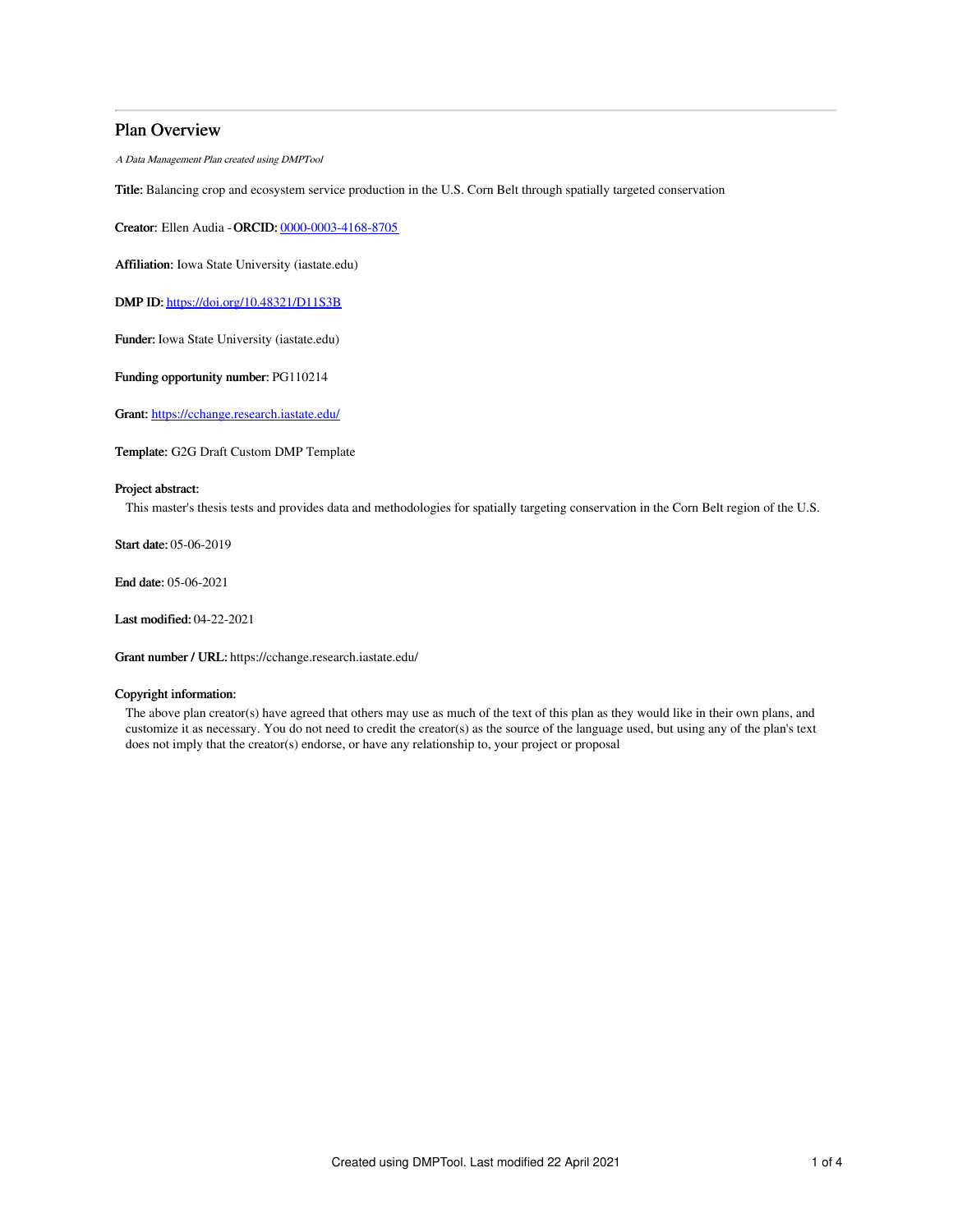# Balancing crop and ecosystem service production in the U.S. Corn Belt through spatially targeted conservation

### Documentation

### Describe how your data is being documented. Provide details on metadata, data dictionaries, codebooks and README files.

All databases associated with each chapter will have metadata, all codes associated with each chapter will be thoroughly commented and have README files. These will all be housed in ISU's DataShare library. Open-source data associated with each chapter will not be housed in ISU's data repository.

### Data Collection

#### Describe the data you will collect or generate.

### Provide the details on the formats, expected file sizes, total volumes, and sources.

Chapter 2 Data: Valuing multiple ecosystem services under varying land-use scenarios in the Grand River Basin in Iowa and Missouri

| Name                                                                                                                             |          | Format Resolution Size            |       |            | Source                                                                                                                                                                                               |            |         |                                                                                        |              | Open<br>Source?                 | File Name                                                  |                                                |  |
|----------------------------------------------------------------------------------------------------------------------------------|----------|-----------------------------------|-------|------------|------------------------------------------------------------------------------------------------------------------------------------------------------------------------------------------------------|------------|---------|----------------------------------------------------------------------------------------|--------------|---------------------------------|------------------------------------------------------------|------------------------------------------------|--|
| National Land Cover Dataset (2001 and<br>2016)                                                                                   | tif      | 30m                               |       |            | Multi-Resolution Land Characteristics Consortium (2001;2016)                                                                                                                                         |            |         |                                                                                        |              | Yes                             | na                                                         |                                                |  |
| <b>Digital Elevation Model</b>                                                                                                   | .tif     | 10 <sub>m</sub>                   |       |            | 601MB National Hydrography Dataset Plus High Resolution, USGS 2018                                                                                                                                   |            |         |                                                                                        |              | Yes                             | na                                                         |                                                |  |
| Average Annual Precipitation                                                                                                     | .tif     | 800 <sub>m</sub>                  | 117KB |            | PRISM (1981-2010)                                                                                                                                                                                    |            |         |                                                                                        |              | Yes                             | na                                                         |                                                |  |
| Rainfall Erosivity Raster (R-Factor)                                                                                             | .tif     | 800 <sub>m</sub>                  | 141KB |            | NOAA OpenNSPECT 2013                                                                                                                                                                                 |            |         |                                                                                        |              | Yes                             | na                                                         |                                                |  |
| Soil Erodibility (k-factor)                                                                                                      | .tif     | 10 <sub>m</sub>                   |       |            | 2.14GB NRCS gSSURGO 2017                                                                                                                                                                             |            |         |                                                                                        |              | Yes                             | na                                                         |                                                |  |
| National Commodity Crop Productivity<br>Index (NCCPI)                                                                            | tif.     | 30m                               |       |            | 16.4MB NRCS gSSURGO 2017                                                                                                                                                                             |            |         |                                                                                        |              | Yes                             | na                                                         |                                                |  |
| Nutrient export coefficients and retention<br>lengths for NDR model                                                              | csv      | na                                | 2KB   |            | Redhead et al. (2018), Reckhow et al. (1980), Jeje (2006), Endreny and<br>Wood (2003)                                                                                                                |            |         |                                                                                        |              | No                              | <b>NDRBioPhys</b>                                          |                                                |  |
| Sediment export coefficients (calibrated)<br>for SDR model                                                                       | csv.     | na                                | 1KB   |            | Hamel et al. (2015), Hamel et al. (2017), Leh et al. (2013)                                                                                                                                          |            |         |                                                                                        |              | No                              | <b>SDRBioPhys</b>                                          |                                                |  |
| Carbon sequestration pool values for<br>carbon model                                                                             | csv      | na                                | 1KB   |            | IPCC (2006), Ruesch and Gibbs (2008), Garrastazu et al. (2015), Pouyat<br>et al. (2002), Liebman et al. (2013), Tuuls (2011), Rigel et al. (2013), Pratt No<br>et al. (1984), Polasky et al. (2011)  |            |         |                                                                                        |              |                                 | CarbonPools                                                |                                                |  |
| Pollinator nesting preferences, foraging<br>activity, ranges, and relative abundance for csv<br>pollinator model                 |          | na                                | 1KB   |            | Greenleaf et al. (2007), Cameron et al. (1996), Eickwort and Ginsberg<br>(1980), Grant et al. (2018)                                                                                                 |            |         |                                                                                        |              | No                              | PollinatorBioPhys                                          |                                                |  |
| Pollinator land cover nesting suitability<br>and resource ratings                                                                | $\cos v$ | na                                | 1KB   |            | na                                                                                                                                                                                                   |            |         |                                                                                        |              | No                              | GuildTable                                                 |                                                |  |
| Perennial cover enterprise budgets                                                                                               | .csv     | na                                | 2KB   |            | Plastina, Johanns, and Wynne (2019), University of Nebraska-Lincoln<br>Crop Watch (2017), University of Northern Iowa Prairie Seed Calculator,<br>Massey and White (2016), Massey and McClure (2018) |            |         |                                                                                        |              | No                              | <b>EnterpriseBudget</b>                                    |                                                |  |
| Land cover change python code                                                                                                    | .txt     | na                                | 1KB   |            | na                                                                                                                                                                                                   |            |         |                                                                                        |              | No                              | LCChangeCode                                               |                                                |  |
| Chapter 3 Data: Mapping the Soil Vulnerability Index across broad spatial extents to guide conservation efforts                  |          |                                   |       |            |                                                                                                                                                                                                      |            |         |                                                                                        |              |                                 |                                                            |                                                |  |
| Name                                                                                                                             |          |                                   |       |            | Format Resolution Size                                                                                                                                                                               |            |         | Source                                                                                 | Open Source? |                                 |                                                            |                                                |  |
| Digital Elevation Models                                                                                                         |          |                                   |       | .tif       | 2m                                                                                                                                                                                                   | 119<br>GB  |         | ISU GIS (2016)                                                                         | Yes          |                                 |                                                            |                                                |  |
| ACPF Database: field boundaries, land use information, NRCS soils<br>data rasters<br>.tif                                        |          |                                   |       |            | shp,<br>$2 - 10m$<br>dbf,                                                                                                                                                                            | 6.23<br>GB |         | Tomer et al. (2013, 2015), ISU<br>GIS (2019), NRCS gSSURGO                             | Yes          |                                 |                                                            |                                                |  |
| ArcGIS SVI processing tool python code                                                                                           |          |                                   |       | .txt       | na                                                                                                                                                                                                   |            | 23KB na |                                                                                        | No           |                                 |                                                            |                                                |  |
| Output SVI results: field boundaries, SVI by field, land-use/crop<br>history information, gSSURGO soil raster, SVI soil unit map |          |                                   |       |            | .fgd<br>na                                                                                                                                                                                           | 129<br>GB  | na      |                                                                                        |              | Yes - available for download at |                                                            | https://www.gis.iastate.edu/gisf/projects/acpf |  |
| Chapter 4 Data: Jointly promoting environmental and economic benefits in Corn Belt Agriculture through spatial optimization      |          |                                   |       |            |                                                                                                                                                                                                      |            |         |                                                                                        |              |                                 |                                                            |                                                |  |
| Name                                                                                                                             |          | <b>Resolution Size</b><br>Formatl |       |            | Source                                                                                                                                                                                               |            |         | Open Source?                                                                           |              | File Name                       |                                                            |                                                |  |
| ACPF Output Data for East Big Creek; hydro-<br>conditioned DEM, Financials Tool                                                  | .gdb     | varies                            |       | 31.2<br>MВ | na                                                                                                                                                                                                   |            |         | Yes - must hydro-condition and utilize<br>na<br>ACPF toolboxes to generate full output |              |                                 |                                                            |                                                |  |
| Field-BMP combinations                                                                                                           | .csv     | na                                |       | 27.7<br>KВ | na                                                                                                                                                                                                   |            | No      |                                                                                        |              |                                 | FieldBMPCombinations                                       |                                                |  |
| <b>BMP</b> Enterprise budgets                                                                                                    | .csv     | na                                |       | 18KF       | Bravard et al.<br>(2020)                                                                                                                                                                             |            |         | Yes                                                                                    |              |                                 | <b>BMP_EnterpriseBudgets</b>                               |                                                |  |
| <b>BMP IMPLAN</b> budgets                                                                                                        | .csv     | na                                |       |            | Modified from<br>21KB Bravard et al.<br>(2020)                                                                                                                                                       |            |         | No                                                                                     |              |                                 | <b>BMP_IMPLANBudgets</b>                                   |                                                |  |
| <b>BMP</b> impact summaries                                                                                                      | .csv     | na                                |       |            | 97KB na                                                                                                                                                                                              |            |         | No                                                                                     |              |                                 | CBSImpactSummary,<br>RIBImpactSummary,<br>NRWImpactSummary |                                                |  |
| Optimization model python code                                                                                                   |          | 16<br>.txt<br>na<br><b>KB</b>     |       |            | original code                                                                                                                                                                                        |            | No      |                                                                                        |              |                                 | OptimizationCode                                           |                                                |  |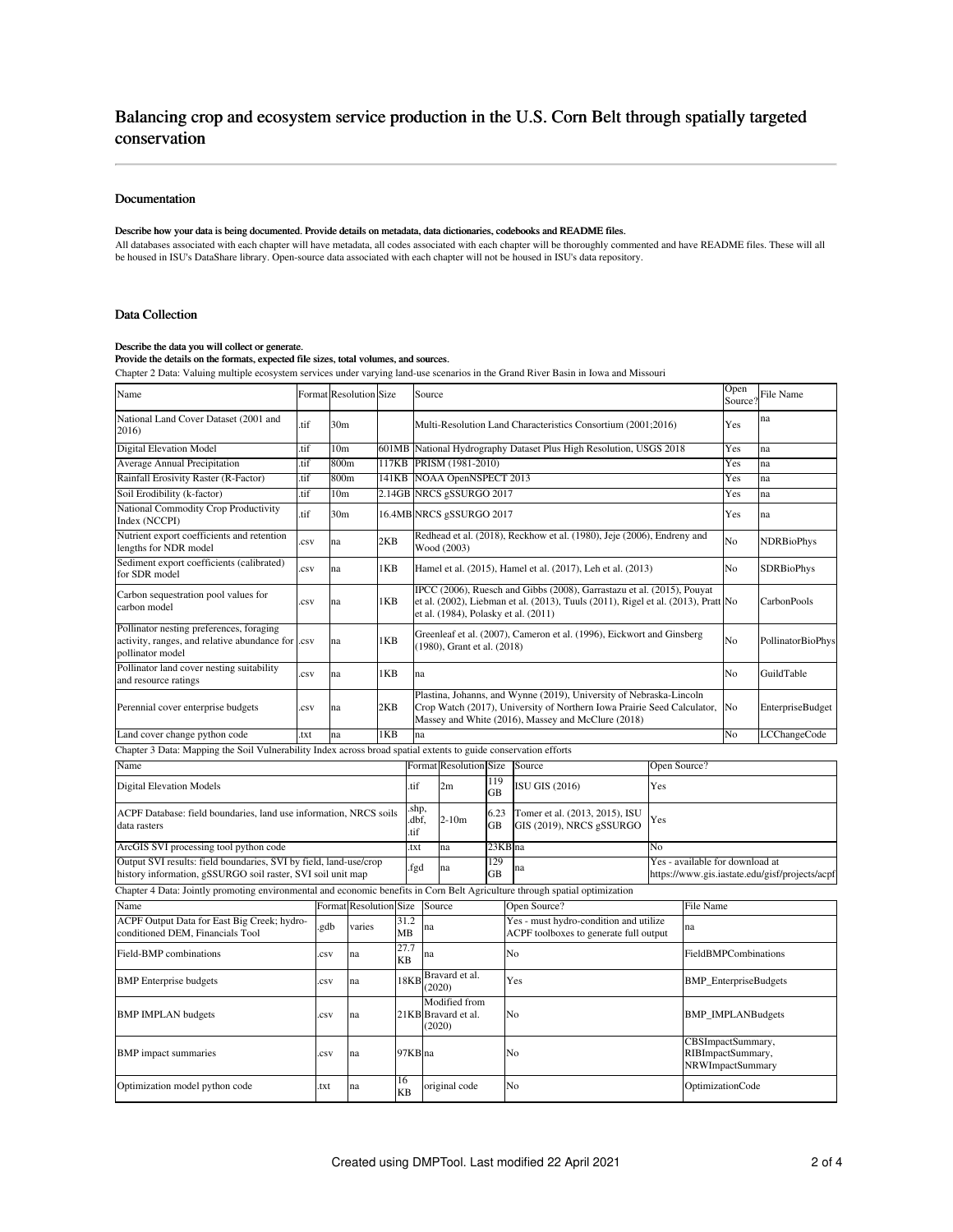#### Describe how the data will be collected or generated. ( MEGAN: Data Use agreement info fits well here)

Chapter 2: All open-source data was collected from associated repositories. All .csv files and associated data were created in Excel using extensive literature searches. Data outputs were generated using the InVEST model and ArcGIS v 10.8.1.

Chapter 3: All open-source data was collected and saved by David E. James from data repositories. Python codes were original work. Output data was generated using ArcGIS v 10.8.1.

Chapter 4: All input data was generated using the ACPF toolbox in ArcGIS v 10.8.1 and gathered by Adriana Valcu-Lisman. All .csv files were generated using Excel.

#### Ethics and Legal Compliance

#### Describe expected ethical and legal issues, e.g. IRB.

There are no ethical or legal issues.

#### Describe how you will manage copyright and Intellectual Property Rights (IP/IPR).

E. Audia, L. Schulte, and J. Tyndall will own the copyright and IPR of all data. All research outputs will be licensed under CC BY-NC

#### Storage and Backup

#### Describe where and how the data will be stored and backed up.

All open-source data will not be stored/backed up.

Chapter 2: The .csv files, .txt files, and associated metadata and README files will be stored on ISU's DataShare library and backed up on CyBox and E. Audia's local hard drive. Any associated spatial files (i.e. .tif, .shp, .dbf) will be stored on CyBox and E. Audia's local hard drive.

Chapter 3: The .txt file and associated README file will be stored on ISU's DataShare library. The output database will be stored on ISU's GIS ACPF page and backed up on CyBox and E. Audia's local hard drive.

Chapter 4: The .csv files, .txt files and associated metadata and README files will be stored on ISU's DataShare library and backed up on CyBox and E. Audia's local hard drive. All spatial data files will be stored and backed up on CyBox and E. Audia's local hard drive.

#### Describe how you will manage access and security.

All open-source data is accessible, and its security is not under our authority.

Chapter 2: Data associated with chapter 2 will be accessible on ISU's DataShare library, secured there, but not released until publication.

Chapter 3: Data associated with chapter 3 is accessible and secured on ISU's GIS ACPF webpage.

Chapter 4: Data associated with chapter 4 will be accessible and secured on ISU's DataShare library, but not released until publication.

#### Data Preservation

#### Describe which data (try to be specific) have long term value and should be preserved.

Chapter 3's output data (field-level SVI results) will have long-term value and should be preserved.

Chapter 2's input data (InVEST input tables) can be re-created and updated throughout time, which will influence output data. These need not be preserved long-term. Chapter 4's input data can be re-created and updated throughout time, which will influence output data. These need not be preserved long-term.

#### Describe how the data selected for preservation will be made accessible and reusable for a long period of time.

Chapter 3's data will be made accessible and reusable on ISU's GIS ACPF webpage.

### Data Sharing

Describe how your data will be shared internally with the Grass to Gas team. Data will be directly shared if asked until publicly available through ISU DataShare.

### Describe how the data will be shared post publication and post-award (e.g. ISU DataShare, PSU DataCommons, Dryad, etc.)

ISU DataShare will host the data and metadata.

### Roles and Responsibilities

Describe who is responsible for each aspect of data management including data collection, data validation, data analysis, and data publication. (The PI is responsible for overall management and is the single point of contact concerning data management.) E. Audia is responsible for the data collection, validation, analysis, and publication.

L. Schulte Moore and J. Tyndall will oversee and advise the above data management.